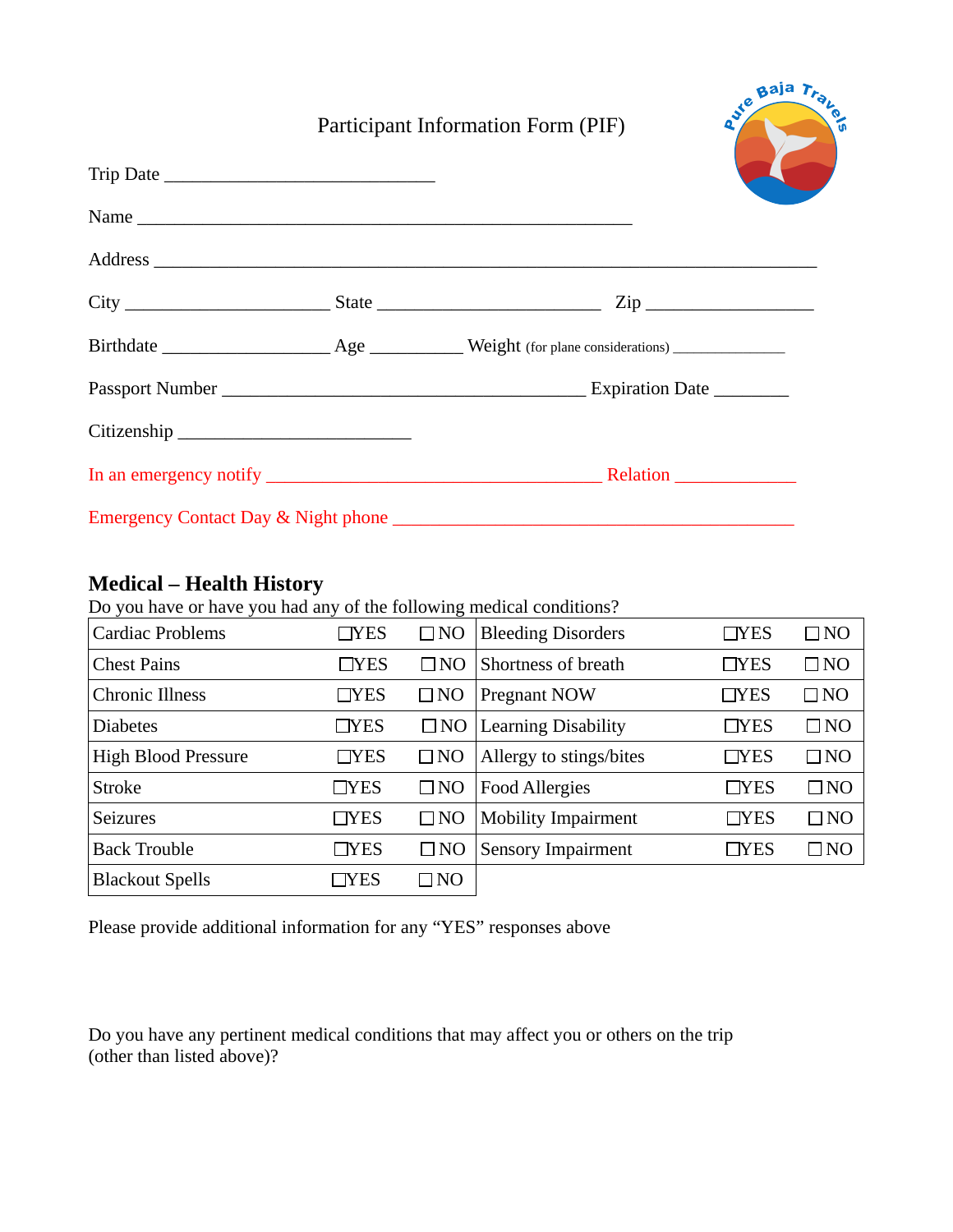How would you describe your general health?

List specific allergies and reactions (pollen, insect bites, foods, medications, clothing, etc)

Are you currently taking any prescription medications? If so, please list

List non-prescription medications taken regularly

| Do you carry an epinephrine kit?<br>If YES, where? | $\Box$ YES | $\Box$ NO  |           |
|----------------------------------------------------|------------|------------|-----------|
| Any previous First Aid or lifesaving experience?   |            | $\Box$ YES | $\Box$ NO |

## **Dietary Information for Meal Preparation**

Please return this form AT LEAST 2 weeks before your trip departs, so we can make accommodations for your dietary needs. Thank you!

Do you have any dietary restrictions, allergies or other considerations?